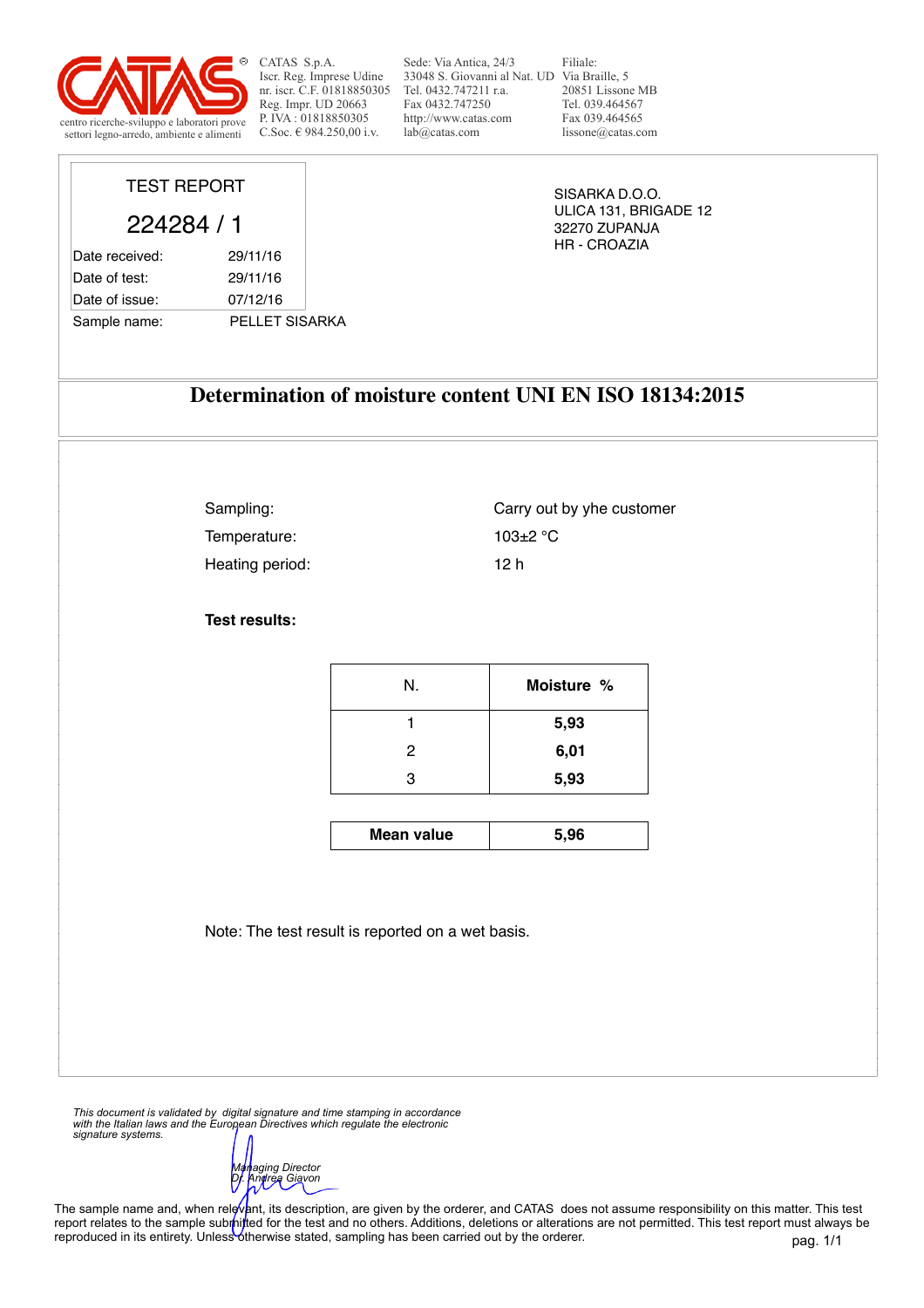

TEST REPORT

224284 / 2

Sample name: PELLET SISARKA

Date received: 29/11/16 Date of test: 29/11/16 Date of issue: 07/12/16

CATAS S.p.A. Iscr. Reg. Imprese Udine nr. iscr. C.F. 01818850305 Reg. Impr. UD 20663 P. IVA : 01818850305<br>C.Soc.  $\in$  984.250.00 i.v.

Sede: Via Antica, 24/3 33048 S. Giovanni al Nat. UD Via Braille, 5 Tel. 0432.747211 r.a. Fax 0432.747250 http://www.catas.com  $lab@catas.com$ 

Filiale: 20851 Lissone MB Tel. 039.464567 Fax 039.464565 lissone@catas.com

SISARKA D.O.O. ULICA 131, BRIGADE 12 32270 ZUPANJA HR - CROAZIA

## **Determination of ash content EN ISO 18122:2015**

| Sampling:         | Carry out by the customer |
|-------------------|---------------------------|
| temperature:      | $550 \pm 20$ °C           |
| Moisture content: | 5.96%                     |
| Apparatus:        | Furnace                   |

**Test result:**

| N. | Ash<br>on wet basis<br>$(\% )$ | Ash<br>on dry basis<br>(%) |
|----|--------------------------------|----------------------------|
|    | 0,77                           | 0,81                       |
|    | 0,78                           | 0,83                       |
|    | 0,80                           | 0,85                       |

| Mean value | .83 |
|------------|-----|
|            |     |

*This document is validated by digital signature and time stamping in accordance with the Italian laws and the European Directives which regulate the electronic signature systems.* 

*Managing Director Dr. Andrea Giavon* 

The sample name and, when re/eyant, its description, are given by the orderer, and CATAS does not assume responsibility on this matter. This test report relates to the sample submitted for the test and no others. Additions, deletions or alterations are not permitted. This test report must always be reproduced in its entirety. Unless otherwise stated, sampling has been carried out by the orderer.